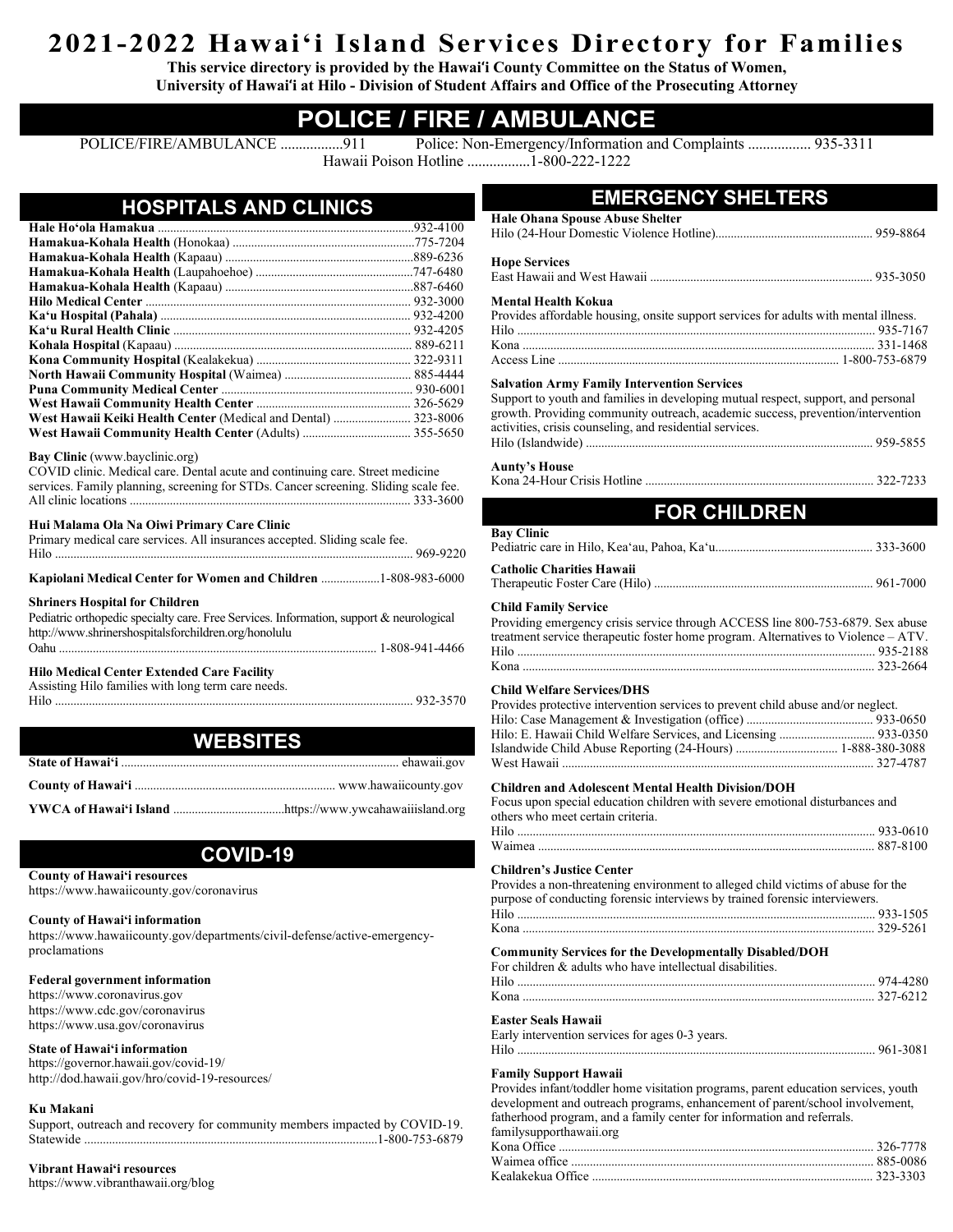#### **Keiki O Ka 'Aina Family Learning Centers**

Home visit services, partnering with families as they enter into parenthood through kindergarten entry.

# Hawai'i Island ........................................................................................1-808-798-5421

## **Lili'uokalani Trust**

| Fulfilling the Queen's mission with commitment to the orphan and destitute            |  |
|---------------------------------------------------------------------------------------|--|
| children in the state of Hawaii, with preference given to those of Hawaiian ancestry. |  |
|                                                                                       |  |
|                                                                                       |  |
|                                                                                       |  |

### **Neighborhood Place of Kona**

| Focus on the well-being of children and families. Prevention of child abuse and |  |
|---------------------------------------------------------------------------------|--|
| neglect in the West Hawaii Community. Referrals.                                |  |
|                                                                                 |  |
|                                                                                 |  |
| Email: info@npkona.org                                                          |  |

#### **Neighborhood Place of Puna**

| Focus on the well-being of children and families. Prevention of child abuse and |  |
|---------------------------------------------------------------------------------|--|
| neglect in the Puna Community. Referrals.                                       |  |
|                                                                                 |  |
| Email: $info@neighbourhoodplace.org$                                            |  |

#### **The Parent Line**

| Free statewide confidential telephone line, which offers support and information to |  |
|-------------------------------------------------------------------------------------|--|
| parents and other caregivers.                                                       |  |
|                                                                                     |  |
|                                                                                     |  |

#### **Partners in Development Foundation, Project Pilina**

| Contracted by DHS for foster care recruitment and training. |  |
|-------------------------------------------------------------|--|
|                                                             |  |
|                                                             |  |
|                                                             |  |
|                                                             |  |
|                                                             |  |

#### **Partners in Development Foundation, Tūtū & Me Traveling Preschool**

**'Ohana Support Program (**https://pidf.org/ohana-support/)

| Provides individual home visits and parent hui for caregivers with keiki birth to |  |
|-----------------------------------------------------------------------------------|--|
| five years old.                                                                   |  |
|                                                                                   |  |

#### **P.A.T.C.H.: People Attentive to Children**

| Referral of childcare providers in specific areas. Offering various levels of training |  |
|----------------------------------------------------------------------------------------|--|
| for individuals in the Early Childhood field and those interested in starting a child  |  |
| care business in their homes and training for parents.                                 |  |
|                                                                                        |  |
|                                                                                        |  |

#### **Project Hawaii, Inc.**

| Provides free services to children in homeless situations, with outreach personal |  |
|-----------------------------------------------------------------------------------|--|
| hygiene, meals, food, clothing & other emergency needs.                           |  |
|                                                                                   |  |

#### **W.I.C. (Women, Infants and Children):**

Program that assists with supplemental/nutritional needs of pregnant, postpartum or breastfeeding women and infants/children under age 5.

### **The Island of Hawaii YMCA**

| Unique programming focus and clientele from pre-school, childcare services, after |
|-----------------------------------------------------------------------------------|
| school services and health and fitness.                                           |
|                                                                                   |

### **YMCA Family Visitation Centers**

| Providing safe and neutral environments where parents can visit with children when    |  |
|---------------------------------------------------------------------------------------|--|
| there is a restraining order or other concerns exist about the safety of unsupervised |  |
| visits during custody disputes or instances of family violence and abuse.             |  |
|                                                                                       |  |
|                                                                                       |  |
|                                                                                       |  |

### **YWCA Healthy Start Program**

| Self/Agency referred. Outreach services, newborn to 3 years. |  |
|--------------------------------------------------------------|--|
| <b>YWCA Preschool</b>                                        |  |

# **TEEN SERVICES**

**Bay Clinic ~ Teen Clinic Services (**www.bayclinic.org) Pregnancy testing, birth control pills, shots, implants, IUDs, condoms, and Emergency Contraception. Testing and treatment for sexually transmitted diseases

| Emergency Contraception. Testing and treatment for sexually transmitted diseases       |  |
|----------------------------------------------------------------------------------------|--|
| for males and females. Free, confidential services and referrals for ages 14-18 years. |  |
|                                                                                        |  |
|                                                                                        |  |
|                                                                                        |  |
|                                                                                        |  |
|                                                                                        |  |

| <b>Hamakua-Kohala Health</b> (Honokaa) – Family planning appointments775-7204 |  |
|-------------------------------------------------------------------------------|--|
| <b>Hamakua-Kohala Health</b> (Kapaau) – Family planning appointments889-6236  |  |
|                                                                               |  |
|                                                                               |  |

#### **PTeen Clinic Services**

| DOE program with pre- and post-natal care. Referrals through school counselors. |  |
|---------------------------------------------------------------------------------|--|
|                                                                                 |  |
|                                                                                 |  |
|                                                                                 |  |

**Love Shouldn't Hurt**............ http://ywcahawaiiisland.org/what-we-do/teen-dating

| Domestic Violence Action Center-Teen Alert Program (http://tap808.org) |                                                            |
|------------------------------------------------------------------------|------------------------------------------------------------|
|                                                                        | Oahu …………………………………………………………………………………………… 1-808-531-3771    |
|                                                                        | Neighbor Island ……………………………………………………………………… 1-800-690-6200 |

# **SUPPORT SERVICES**

#### **Adult Protective Services/DHS**

Provides protective services to abused, neglected, or financially exploited dependent adults, ages 18 or older.

#### **Aloha Independent Living Hawaii**

Serves individuals with disabilities by providing information and referral, peer counseling, advocacy and independent living skills training.

| 220 7207 |
|----------|
|          |

#### **Alu Like, Inc.**

| Services to Hawaiians. Information and referrals, employment and training, job |  |
|--------------------------------------------------------------------------------|--|
| counseling and placement, technical assistance and education.                  |  |
|                                                                                |  |

#### **Alzheimer's Association**

Provides reliable information about Alzheimer's disease and related dementias, caregiving issues, and community resources; workshops and training; Safe Return 24/7 wanderer's registry; and support groups to improve the quality of life for the person with the disease, their families and caregivers, care consultation 24/7 information. www.alz.org/hawaii 24/7 Help-line ....................................................................................... 1-800-272-3900

#### **Apria Home Health Care**

| Provides complete respiratory and durable medical equipment and supplies for |  |
|------------------------------------------------------------------------------|--|
| home patients.                                                               |  |

# Hilo .................................................................................................................... 969-1211

# **ARC of Hilo**

| Serves people with disabilities with education, vocational and skill training; |  |
|--------------------------------------------------------------------------------|--|
| provides employment and residential help.                                      |  |
|                                                                                |  |
|                                                                                |  |

#### **Big Island Substance Abuse Council (BISAC)**

Self/Court referred, individual counseling, group counseling, outpatient services, therapeutic living program and clean and sober housing.

| therapeutic fiving program and clean and sover housing. |  |
|---------------------------------------------------------|--|
|                                                         |  |
|                                                         |  |

#### **Case Management Works**

| Provides case management for individuals with work-related disabilities. |  |
|--------------------------------------------------------------------------|--|
|                                                                          |  |
|                                                                          |  |
|                                                                          |  |

## **Child Family Service – Alternatives to Violence**

| Peer counseling, education groups and legal help for women and children. |  |
|--------------------------------------------------------------------------|--|
| Advocacy and help for battered women. Court mandated groups.             |  |
|                                                                          |  |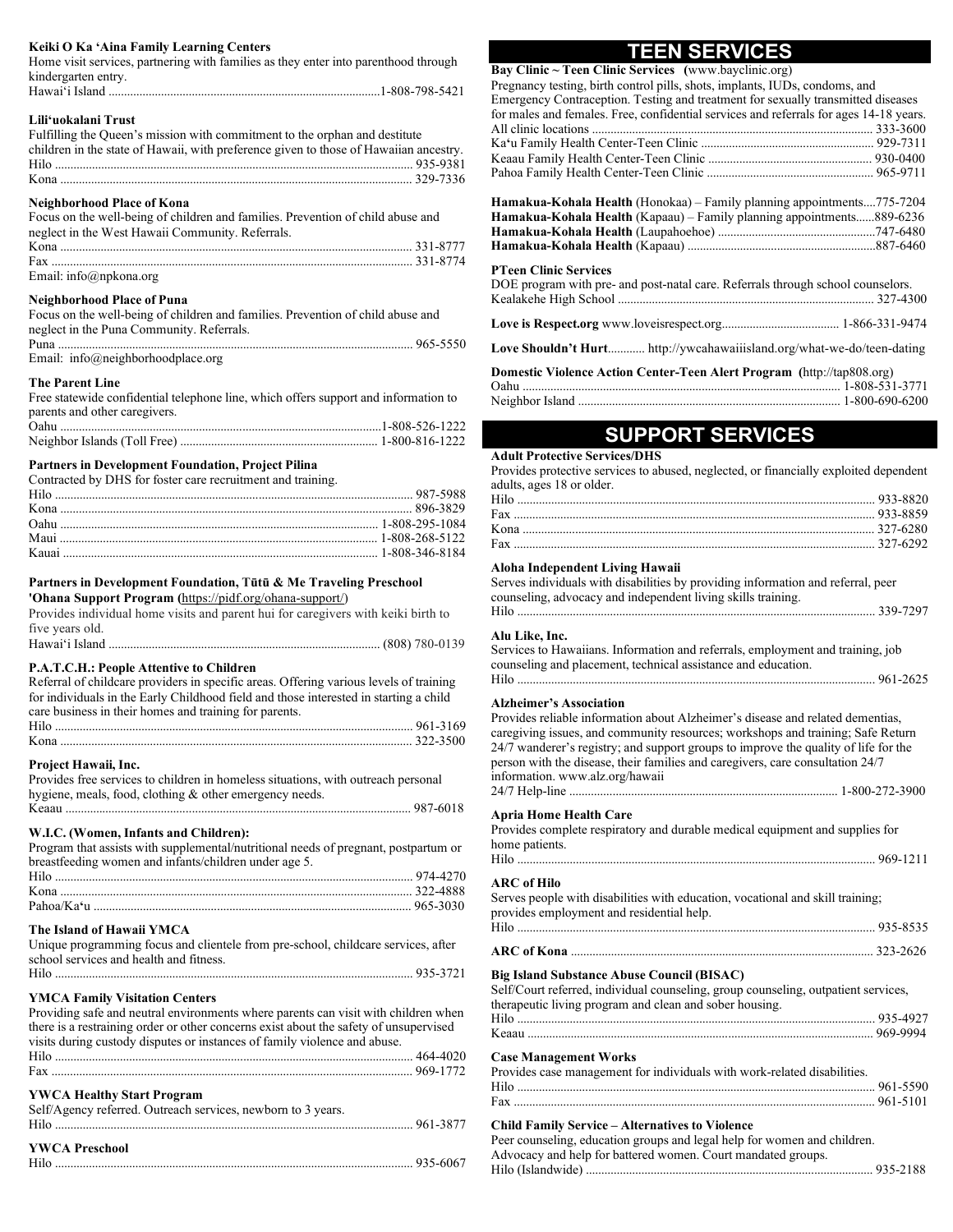| <b>Crisis Line of Hawaii</b><br>Suicide hotline, referrals and outreach for youth and adults.                                                      | <b>Mental Health America of Hawaii</b><br>Provides daily Help Line to assist callers in finding the help they need and a<br>statewide directory of over 700 agencies and organizations. |
|----------------------------------------------------------------------------------------------------------------------------------------------------|-----------------------------------------------------------------------------------------------------------------------------------------------------------------------------------------|
| Crisis Text LineText "HELLO" or "ALOHA" to 741-741                                                                                                 |                                                                                                                                                                                         |
| <b>Division of Vocational Rehabilitation Services</b><br>Program for individuals with disabilities who require assistance with employment.         | <b>Office of Aging</b><br>Responsible for planning, coordinating, advocacy, and administration of programs<br>for older persons in Hawaii County.                                       |
| Domestic Violence Action Center (www.stoptheviolence.org)<br>Email: dvac@stopviolence.org                                                          | <b>Ohana Counseling Services: Alcohol and Addictions Program</b><br>Counseling for potential users. A dult out-patient drug rehabilitation                                              |
| <b>Food Basket</b>                                                                                                                                 | <b>Salvation Army</b>                                                                                                                                                                   |
| Hawaii Island Adult Care                                                                                                                           | Emergency assistance: food and clothing to persons without resources. Special<br>meals and food bags. Assistance in locating missing persons.                                           |
| Provide day care for elderly adults and adults with Alzheimer's and dementia.                                                                      |                                                                                                                                                                                         |
| <b>HeleOn Bus</b>                                                                                                                                  | Sexual Assault Support Services/YWCA Hawaii Island                                                                                                                                      |
| Provides public transportation through the Island of Hawaii.                                                                                       | Free counseling, crisis intervention, prevention, & education for adults and children.                                                                                                  |
| Hilo United Methodist Church Peanut Butter Ministry                                                                                                |                                                                                                                                                                                         |
| Provides hot dinners for homeless, and anyone in need.                                                                                             |                                                                                                                                                                                         |
| Email: hiloumc@hotmail.com                                                                                                                         | <b>State of Hawaii DHS/Financial Assistance</b>                                                                                                                                         |
|                                                                                                                                                    |                                                                                                                                                                                         |
| <b>HOPE Services Hawaii</b>                                                                                                                        |                                                                                                                                                                                         |
| Homeless outreach, mental health outreach, drop-in centers, emergency and<br>transitional housing programs, permanent supportive housing programs, |                                                                                                                                                                                         |
| representative payee services and SNAP (formerly food stamps) outreach.                                                                            |                                                                                                                                                                                         |
|                                                                                                                                                    |                                                                                                                                                                                         |
|                                                                                                                                                    |                                                                                                                                                                                         |
| <b>Hospice Programs</b><br>Emotional support, counseling, psychological and social recreation for terminally ill                                   | <b>State of Hawaii DOH Counseling Services/Mental Health</b>                                                                                                                            |
| persons and their families. Periodic in-home health nursing services. 24-Hour.                                                                     |                                                                                                                                                                                         |
|                                                                                                                                                    |                                                                                                                                                                                         |
|                                                                                                                                                    | <b>State of Hawaii DOH/Public Health Nursing</b>                                                                                                                                        |
|                                                                                                                                                    | Health guidance including immunizations, developmental screening, and referral,<br>health education, counseling and communicable disease prevention. TB testing.                        |
| Hui Malama Ola Na Oiwi                                                                                                                             |                                                                                                                                                                                         |
| Health enhancement services, including disease prevention, health education, family                                                                |                                                                                                                                                                                         |
| health, health risk screenings, primary care, and traditional healing practices.                                                                   |                                                                                                                                                                                         |
|                                                                                                                                                    |                                                                                                                                                                                         |
| Ka'u Rural Health Community Association                                                                                                            |                                                                                                                                                                                         |
| A resource and distance learning center providing individual and family support.<br>www.krheai.com                                                 |                                                                                                                                                                                         |
|                                                                                                                                                    | Tutu's House                                                                                                                                                                            |
| Kona Community Hospital Lactation Center                                                                                                           | Community health resource center. Support groups, informational programs,<br>lending library, and Internet access focused on health-related topics. Not a referral                      |
| Provides advice and support to mothers who are breastfeeding 322-4482                                                                              | or treatment center. www.tutushouse.org, info@tutushouse.org                                                                                                                            |
|                                                                                                                                                    |                                                                                                                                                                                         |
| Kumukahi Health & Wellness<br>Prevention, awareness & education - HIV care & management, gender affirming                                          |                                                                                                                                                                                         |
| care, hepatitis C care & treatment, HIV/STI testing, PEP/PrEP, free condoms.                                                                       | <b>EMPLOYMENT AND TRAINING</b>                                                                                                                                                          |
|                                                                                                                                                    |                                                                                                                                                                                         |
|                                                                                                                                                    | Alu Like, Inc.<br>Services to Hawaiians, information and referrals, employment and training, job                                                                                        |
| La Leche League                                                                                                                                    | counseling and placement, technical assistance and education.                                                                                                                           |
| Advice, education, midwife services and support to mothers who are breastfeeding.                                                                  |                                                                                                                                                                                         |
|                                                                                                                                                    | <b>Big Island Workplace Connection (BIWC)</b>                                                                                                                                           |
|                                                                                                                                                    | Provides no cost services for job placement, job readiness workshops, testing,                                                                                                          |
| <b>Lokahi Treatment Centers</b>                                                                                                                    | employment counseling and labor market information. Training also available.                                                                                                            |
| Addresses mental health, substance abuse, dependency, addiction problems,                                                                          |                                                                                                                                                                                         |
| domestic violence intervention and anger-management services islandwide.                                                                           |                                                                                                                                                                                         |
|                                                                                                                                                    | <b>Catholic Charities Hawaii – Immigration and Employment Core Services</b>                                                                                                             |
|                                                                                                                                                    | Employment preparation and placement, English language classes, and immigration                                                                                                         |
|                                                                                                                                                    | services for newly arrived and economically disadvantaged immigrants.                                                                                                                   |
|                                                                                                                                                    |                                                                                                                                                                                         |
|                                                                                                                                                    |                                                                                                                                                                                         |

# **Maternal and Child Support Services**

| Health information and referral, emphasis is on maternal and child health. |  |
|----------------------------------------------------------------------------|--|
|                                                                            |  |

### **Meals on Wheels**

Provides home delivered meals to homebound individuals, age 60+ Hilo .................................................................................................................... 961-8726

#### **Mental Health America of Hawaii**

| Mental Health America of Hawaii                                                           |  |
|-------------------------------------------------------------------------------------------|--|
| Provides daily Help Line to assist callers in finding the help they need and a            |  |
| statewide directory of over 700 agencies and organizations.                               |  |
|                                                                                           |  |
| <b>Office of Aging</b>                                                                    |  |
| Responsible for planning, coordinating, advocacy, and administration of programs          |  |
| for older persons in Hawaii County.                                                       |  |
|                                                                                           |  |
|                                                                                           |  |
|                                                                                           |  |
| <b>Ohana Counseling Services: Alcohol and Addictions Program</b>                          |  |
| Counseling for potential users. Adult out-patient drug rehabilitation                     |  |
|                                                                                           |  |
|                                                                                           |  |
| <b>Salvation Army</b>                                                                     |  |
| Emergency assistance: food and clothing to persons without resources. Special             |  |
| meals and food bags. Assistance in locating missing persons.                              |  |
|                                                                                           |  |
|                                                                                           |  |
| Sexual Assault Support Services/YWCA Hawaii Island                                        |  |
| Free counseling, crisis intervention, prevention, $\&$ education for adults and children. |  |
| Islandwide Rape/Sexual Assault Crisis Line (24-Hour)  935-0677                            |  |
|                                                                                           |  |
|                                                                                           |  |
| <b>State of Hawaii DHS/Financial Assistance</b>                                           |  |
|                                                                                           |  |
|                                                                                           |  |
|                                                                                           |  |
|                                                                                           |  |
|                                                                                           |  |

#### **State of Hawaii DOH Counseling Services/Mental Health**

#### **State of Hawaii DOH/Public Health Nursing**

#### **Tutu's House**

# **EMPLOYMENT AND TRAINING**

#### Like, Inc.

| $\mathbf{D}_{\text{in}}^*$ Leland Wankulass Counsetion (DIWC)                  |  |
|--------------------------------------------------------------------------------|--|
|                                                                                |  |
| counseling and placement, technical assistance and education.                  |  |
| Services to Hawaiians, information and referrals, employment and training, job |  |
|                                                                                |  |

#### **Big Island Workplace Connection (BIWC)**

| Provides no cost services for job placement, job readiness workshops, testing, |  |  |
|--------------------------------------------------------------------------------|--|--|
| employment counseling and labor market information. Training also available.   |  |  |
|                                                                                |  |  |
|                                                                                |  |  |

#### **Catholic Charities Hawaii – Immigration and Employment Core Services** Employment preparation and placement, English language classes, and immigration

| services for newly arrived and economically disadvantaged immigrants. |  |
|-----------------------------------------------------------------------|--|
|                                                                       |  |

#### **Goodwill Industries of Hawaii, Inc.**

Provides job readiness training, job developing, job placement and retention services for participants and employers. Serves low-income adults, out of school youth, and people with disabilities. www.higoodwill.org

| $100000$ may propre with endedlines. We will have convenience |  |
|---------------------------------------------------------------|--|
|                                                               |  |
|                                                               |  |
|                                                               |  |
|                                                               |  |
|                                                               |  |